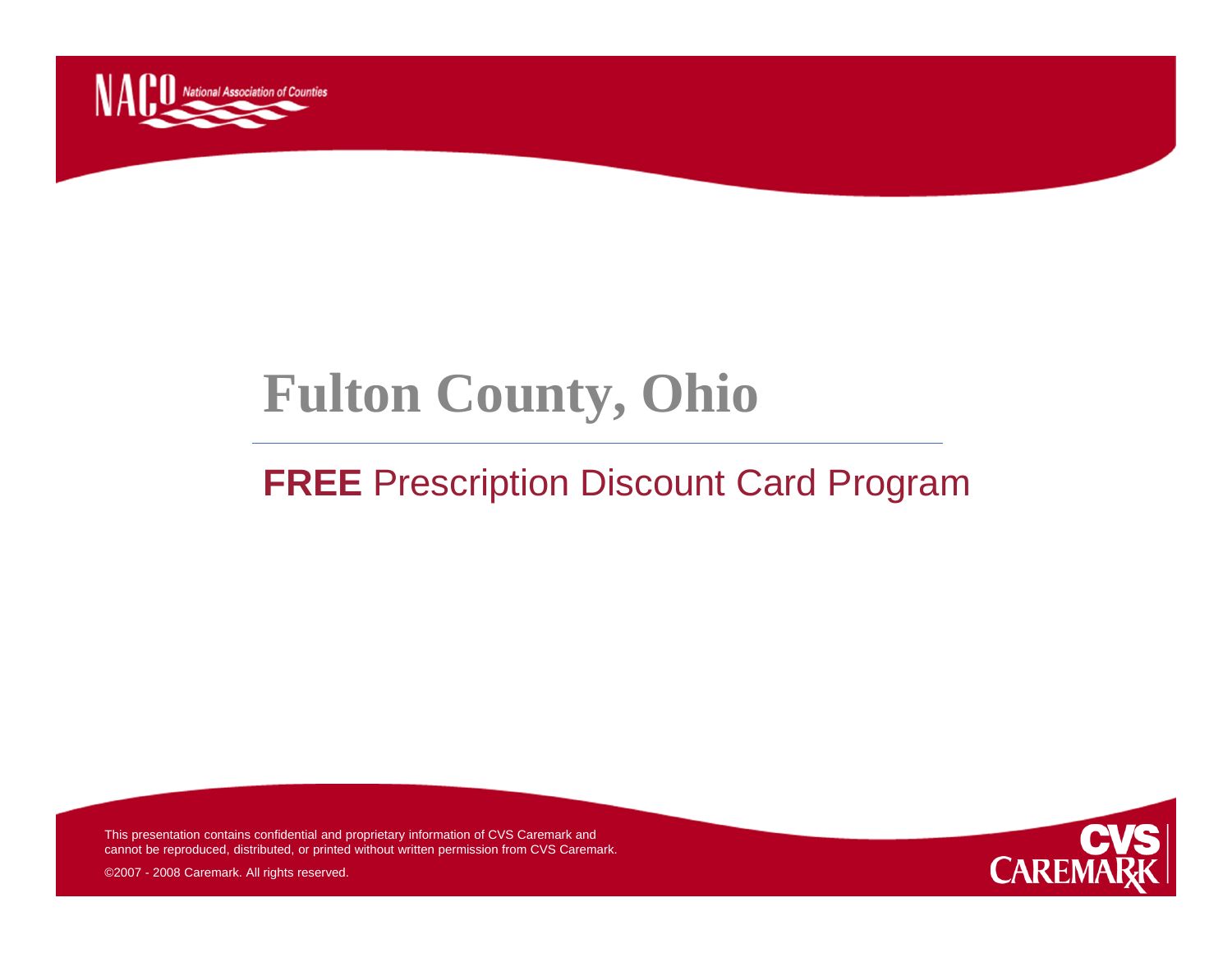

## **Welcome**

- What is a prescription discount card?
- Who can use the Fulton County card?
- **How do I use the card?**
- What can I save?
- Where can I get a card?
- FAQs

**This is not insurance. Discounts are only available at participating pharmacies.**



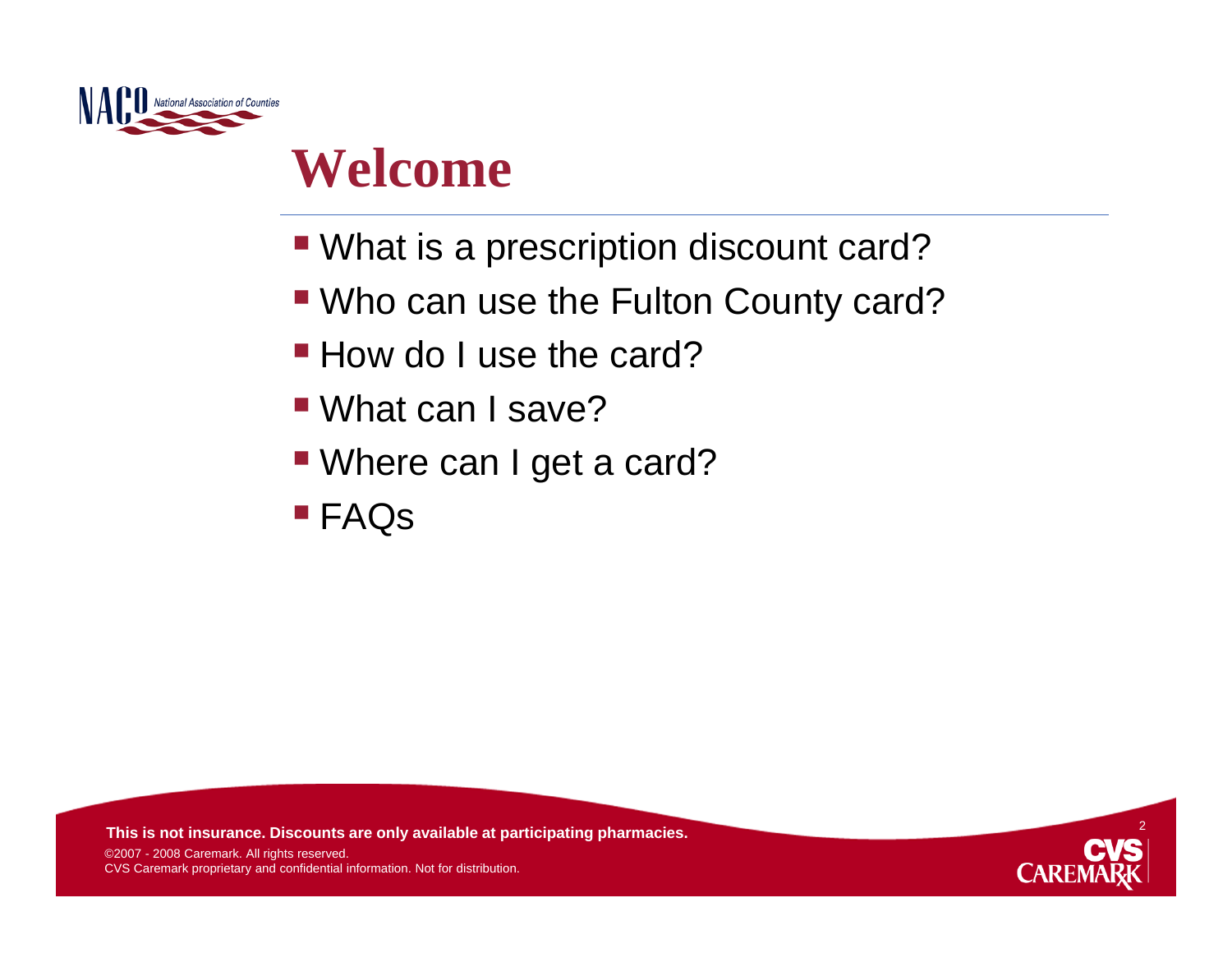

## **What is a prescription discount card?**

A prescription discount card is **NOT insurance**. Rather, it is a simple way to save money on prescription medicine not covered by insurance.

**This is not insurance. Discounts are only available at participating pharmacies.**

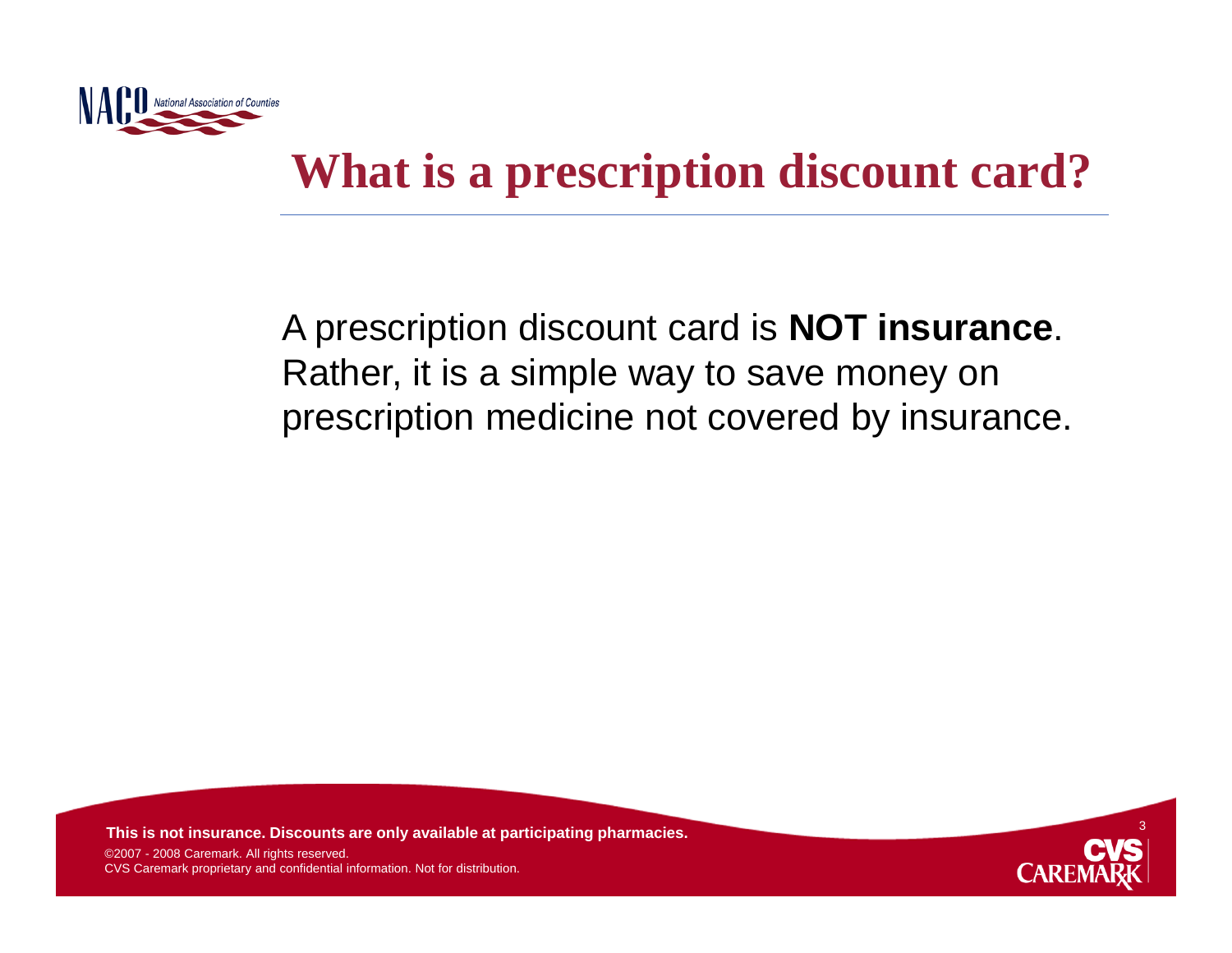

## **Who can use the FREE Fulton County prescription discount card?**

- **Everyone is eligible**
- No age or income restrictions
- Uninsured
- Underinsured
- Medicare Part D participants
- **Good for your entire household, even pets!**

**Use the Fulton County prescription discount card any time your prescription is not covered by insurance.**

**This is not insurance. Discounts are only available at participating pharmacies.**

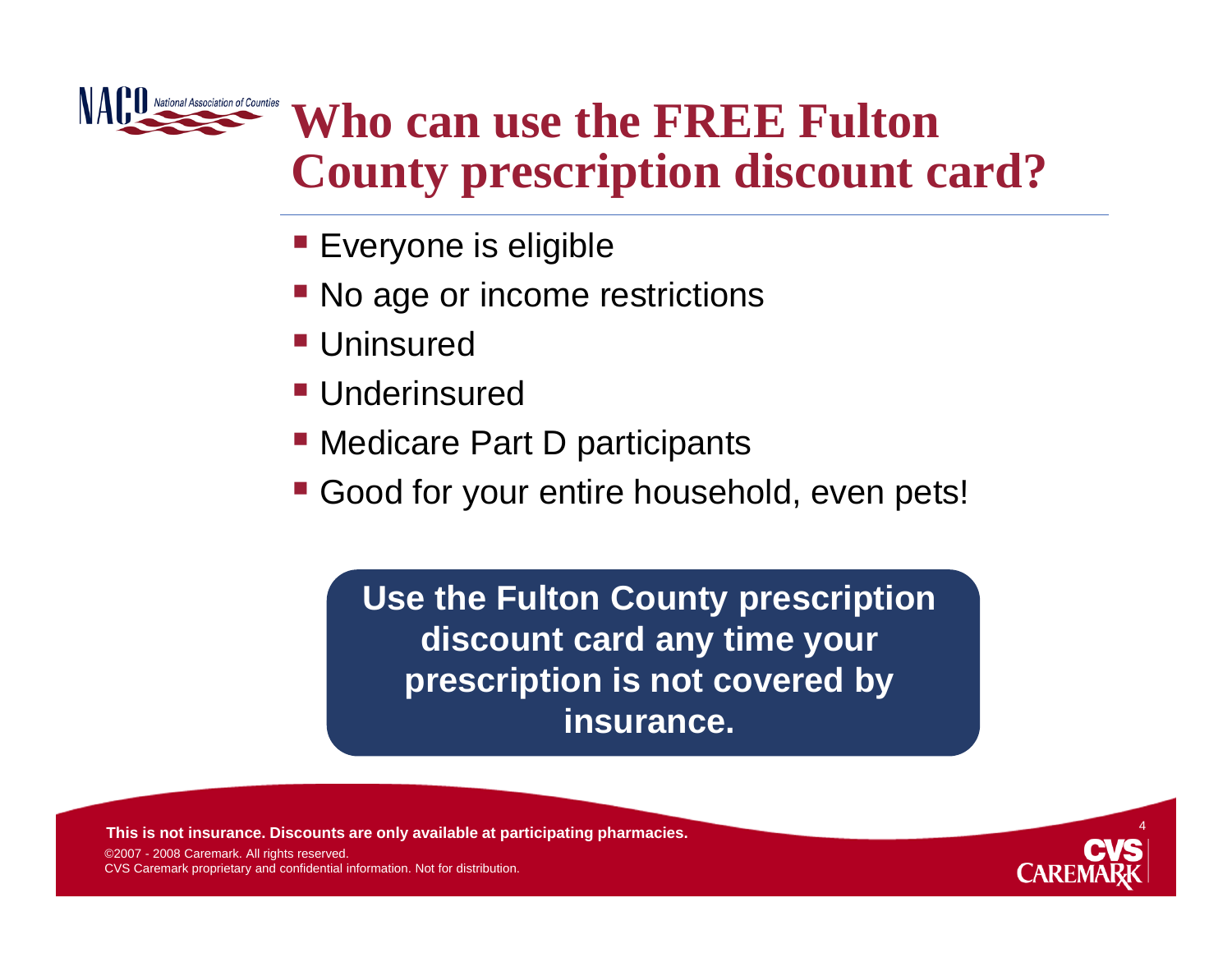

## **How do I use the Fulton County card?**

- **Simply present the card along with your** prescription at a participating pharmacy:
	- Nine out of 10 pharmacies nationwide accept the card
- Use mail service for prescription medicine delivered to your door:
	- Call toll-free 1-877-321-2652 and ask for the FastStart<sup>™</sup> service to get started over the phone
	- $\Box$  Or print a mail service form from www.caremark.com/naco and follow the simple instructions

**This is not insurance. Discounts are only available at participating pharmacies.**

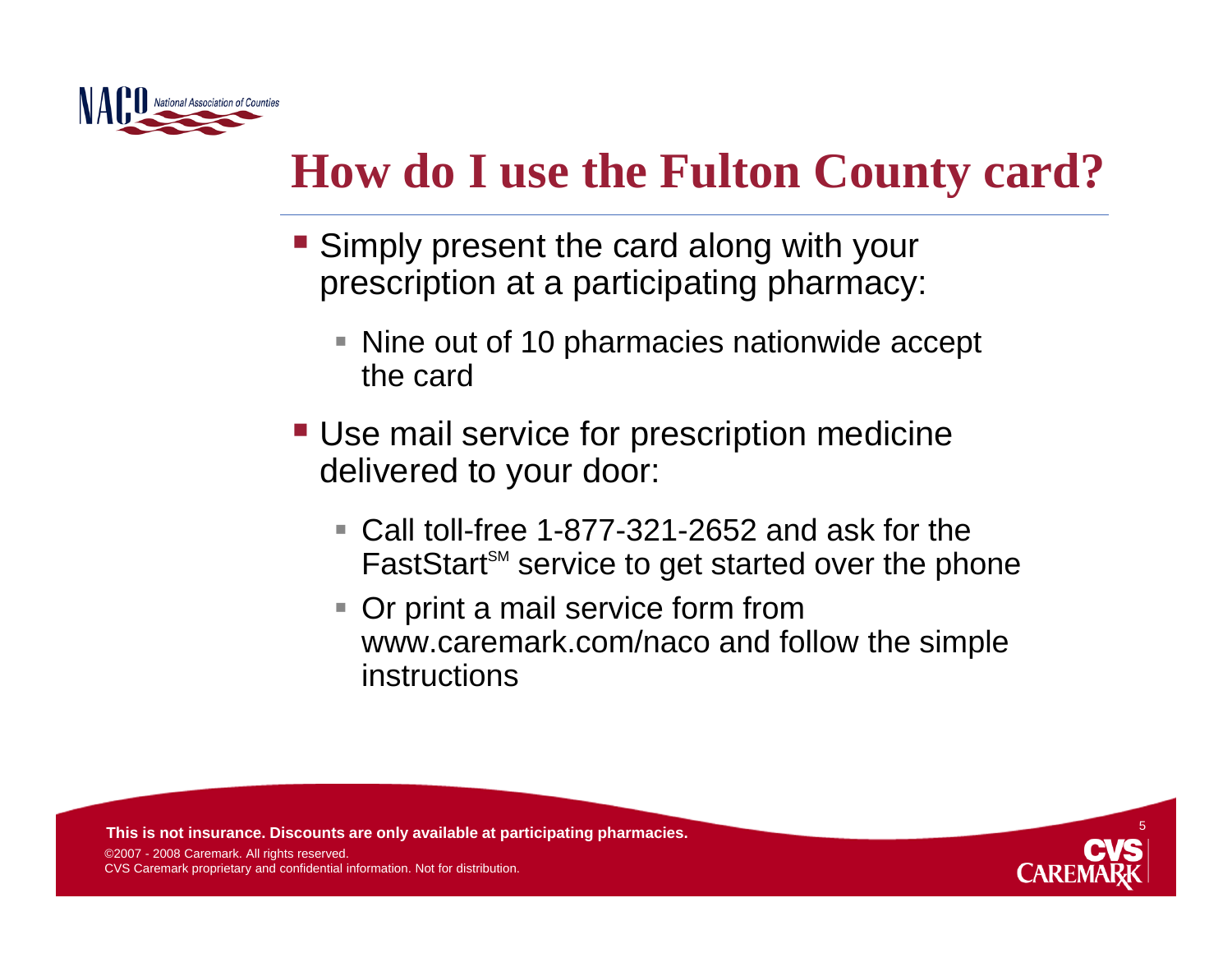

## **What can I save?**

- Save an average of 20 percent off the pharmacy's regular retail price of prescription medicine
- Save the most on generic medicine average savings of 30 percent off the pharmacy's regular retail price
- **E** Actual savings varies by drug and pharmacy

**This is not insurance. Discounts are only available at participating pharmacies.**

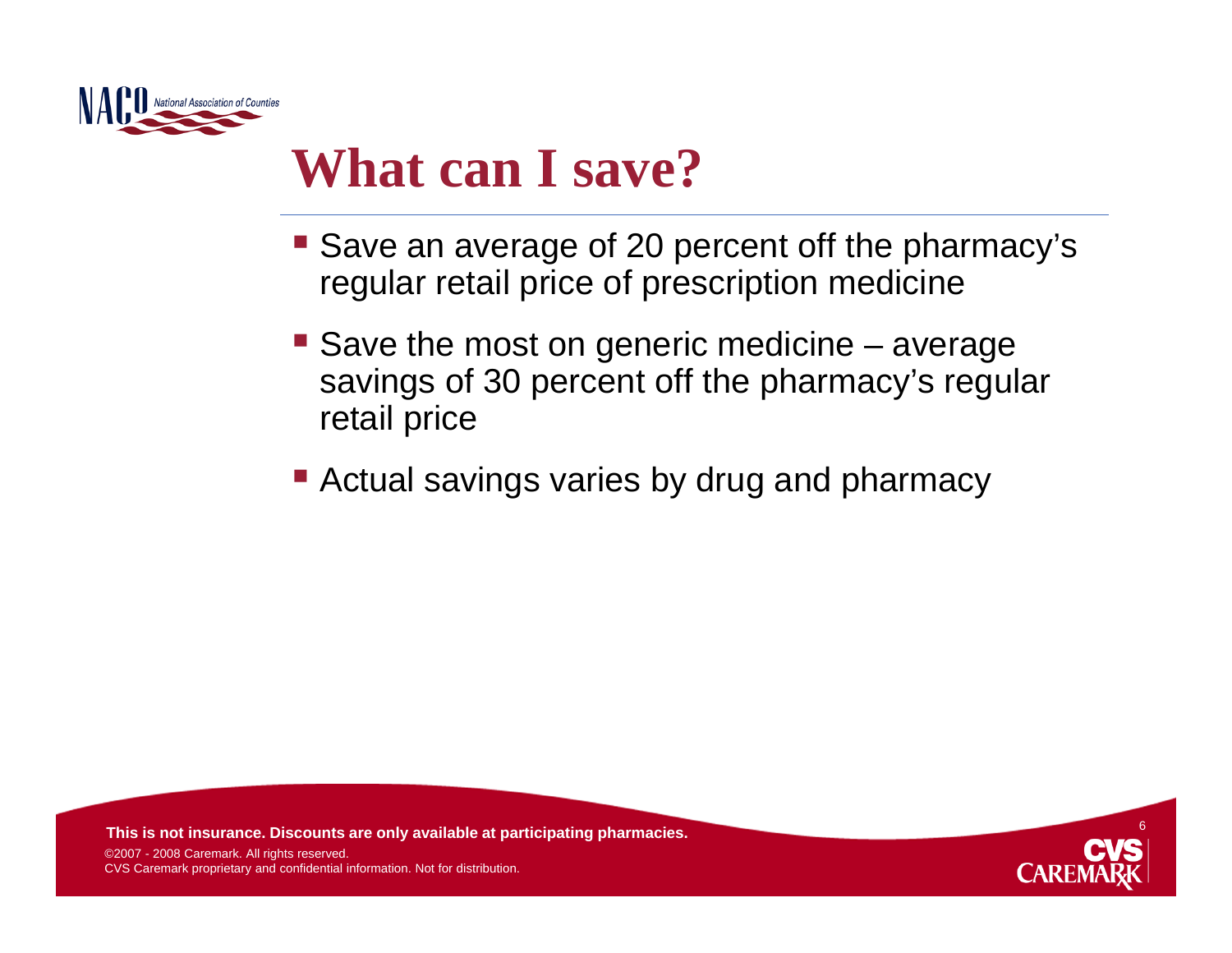

## **Where can I get a card?**

- P. Cards are also available at:
	- **COMMUNITY MARKETS PHARMACY**702 MAIN STDELTA, OH 43515-1420 Phone: (419) 822-0306
	- **KROGER PHARMACY**113 E AIRPORT HWYSWANTON, OH 43558-1408 Phone: (419) 825-1475
	- **PAMIDA PHARMACY**2015 S DEFIANCE STARCHBOLD, OH 43502-9111 Phone: (419) 445-0052
	- **RED CROSS DRUG STORE**201 N DEFIANCE STARCHBOLD, OH 43502-1160 Phone: (419) 445-4496
	- **RITE AID PHARMACY**1496 N SHOOP AVEWAUSEON, OH 43567-1825 Phone: (419) 337-5050
- **RITE AID PHARMACY**105 W AIRPORT HWYSWANTON, OH 43558-1410 Phone: (419) 825-1161
- **RITE AID PHARMACY**1921 S DEFIANCE STARCHBOLD, OH 43502-9491 Phone: (419) 446-2335
- $\mathcal{L}_{\mathcal{A}}$  **SWANTON PHARMACY INC**147 E AIRPORT HWYSWANTON, OH 43558-1408 Phone: (419) 825-5050
- **WAL-MART PHARMACY**485 AIRPORT HWYWAUSEON, OH 43567-9791 Phone: (419) 337-8122
- **YODER FAMILY PHARMACY**123 S FULTON STWAUSEON, OH 43567-1351 Phone: (419) 335-6901

**This is not insurance. Discounts are only available at participating pharmacies.**

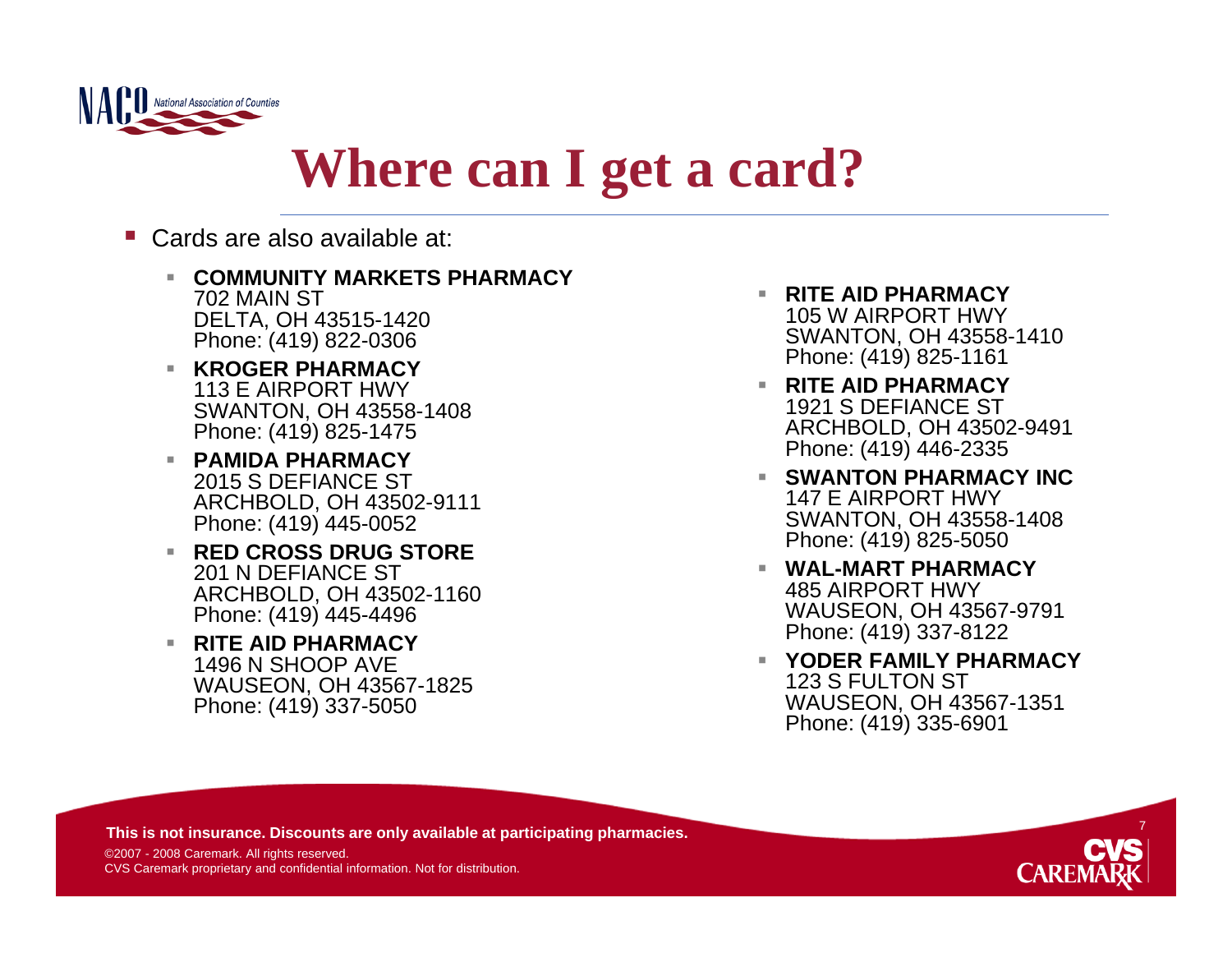

# **Where can I get a card?**

#### **Board of County Commissioners**

152 South Fulton StreetWauseon, OH 43567

### **Fulton County Health Dept.**

606 South Shoop Wauseon, Ohio 43567

#### **Fulton County Job and Family Services**604 South Shoop Wauseon, Ohio 43567

#### **Fulton County Veteran Services**

604 South Shoop Wauseon, Ohio 43567 **Fulton County Western Dist. Court** 224 South FultonWauseon, Ohio 43567

**Fulton County Eastern Dist. Court** 204 South MainSwanton, Ohio 43558

**Fulton County Senior Center** 240 Clinton StreetWauseon, Ohio 43567

#### **Fulton County Clerk of Courts**

210 South Fulton StreetWauseon, Ohio 43567

**Local Village Offices**

**This is not insurance. Discounts are only available at participating pharmacies.**

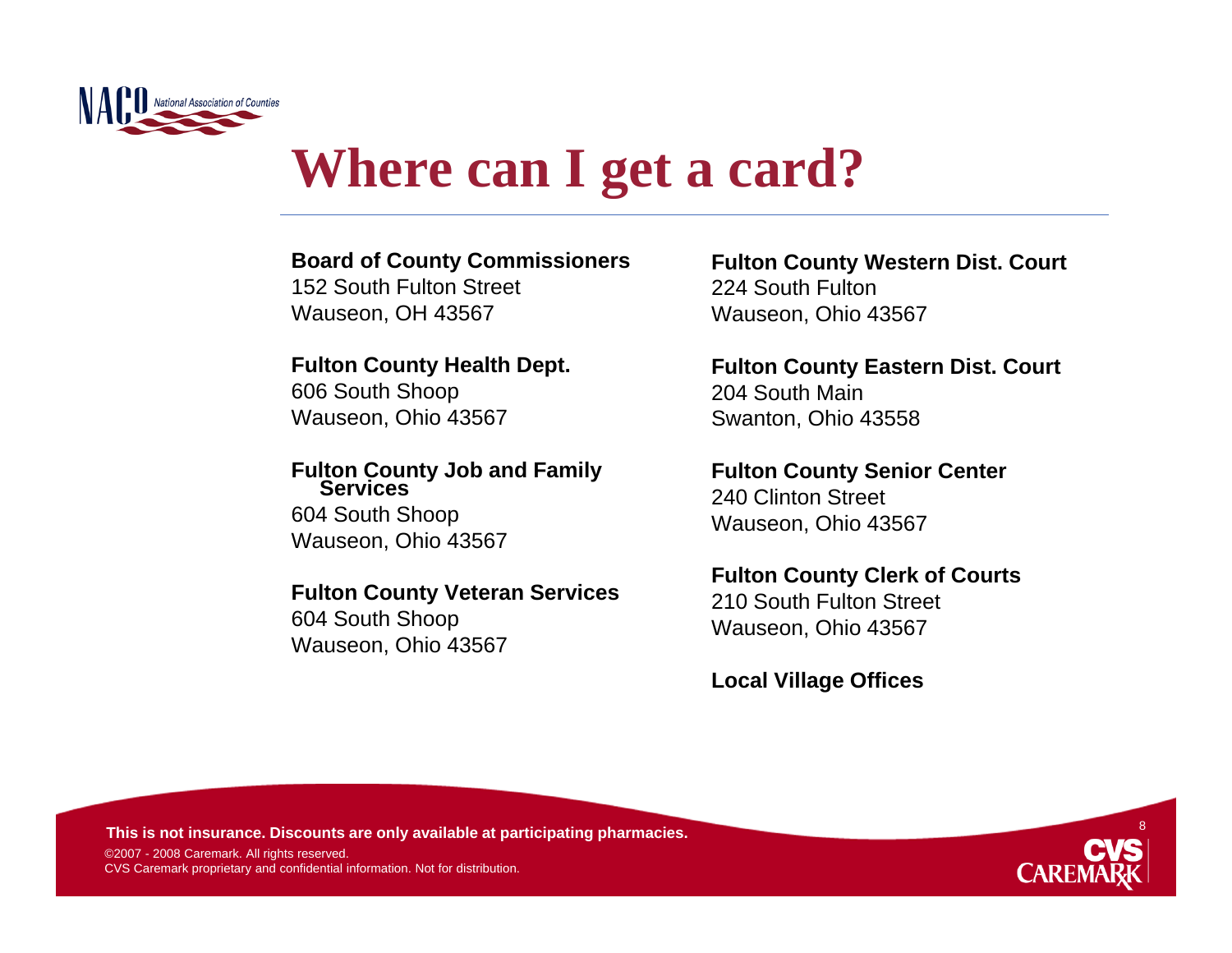

# **FAQs**

#### $\mathcal{L}(\mathcal{L})$ **Will I always save 20 percent?**

■ The Fulton County Prescription Discount Card provides an average savings on 20 percent off the pharmacy's regular retail price. Savings will vary by drug and pharmacy.

### **Will I always receive the lowest price?**

 Yes. You will receive the best price available to you through this program at the pharmacy. On occasion, pharmacies will price a particular medication lower than the discount rate provided by the card. If that occurs, you will receive the lower price.

### **Can I really use the card for pet prescriptions?**

■ Yes, prescriptions that are prescribed for human conditions -- as well as for pets -- can be purchased through this program. Ask your veterinarian for a prescription to present with your card at a participating pharmacy.

**This is not insurance. Discounts are only available at participating pharmacies.**

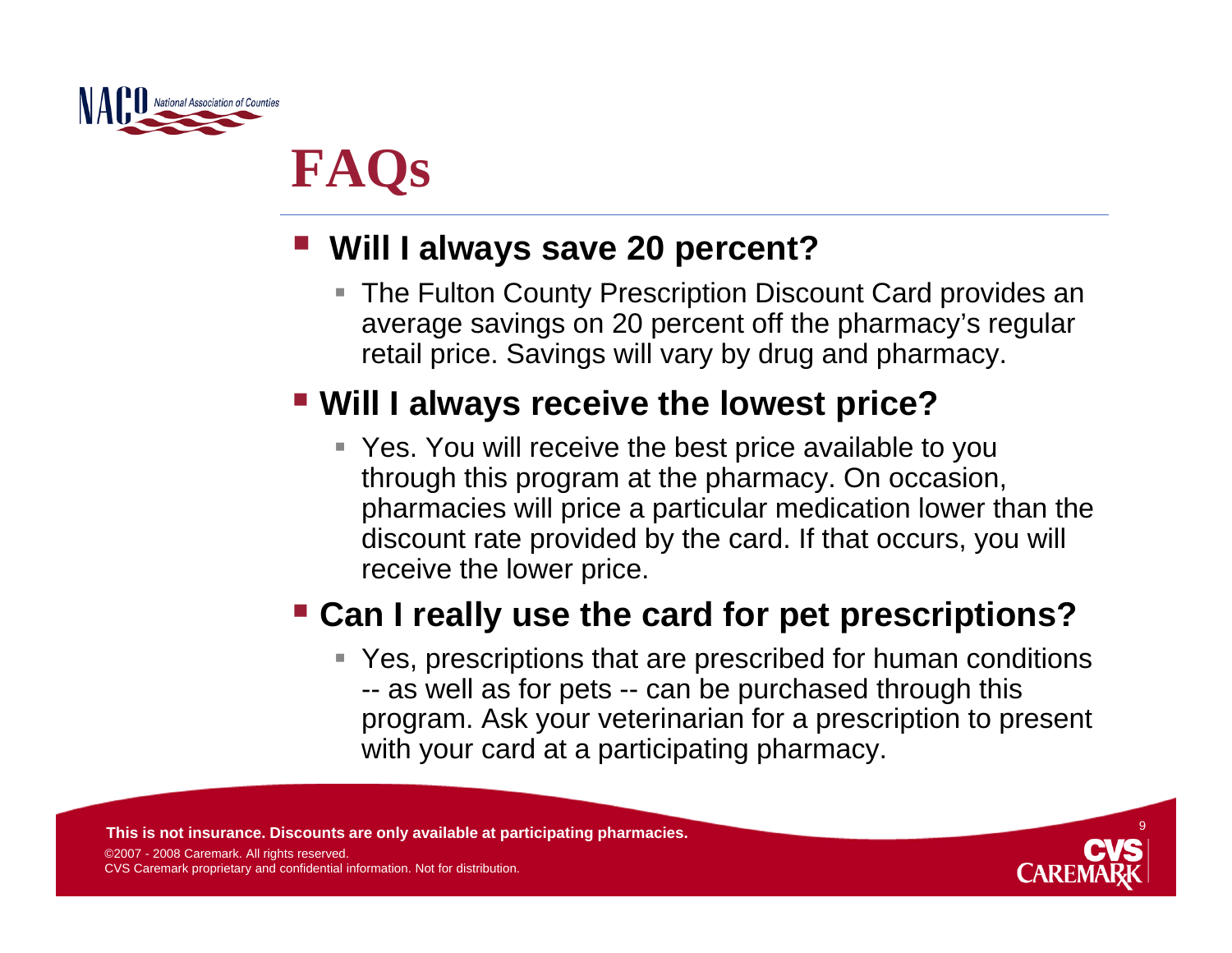

# **FAQs (cont.)**

- **Can I use my prescription discount card with my current insurance benefit to reduce my costs?**
	- Your card cannot be used in conjunction with other insurance. However, you are able to use your card to purchase prescriptions that are not covered by these plans. *Including drugs not covered by a Medicare Part D Plan.*

#### **How is this prescription discount program different from traditional prescription insurance?**

 **This plan is not insurance**; it is a prescription discount program. The card provides immediate discounts at the pharmacy. Upon presenting your card to the pharmacist, you will pay the lower of a discounted price or the pharmacy's regular retail price. There are no claim forms to fill out and no limit to the number of times you can use the card. These discounts are available only at participating retail pharmacies or through the Caremark Mail Service Pharmacy.

**This is not insurance. Discounts are only available at participating pharmacies.**